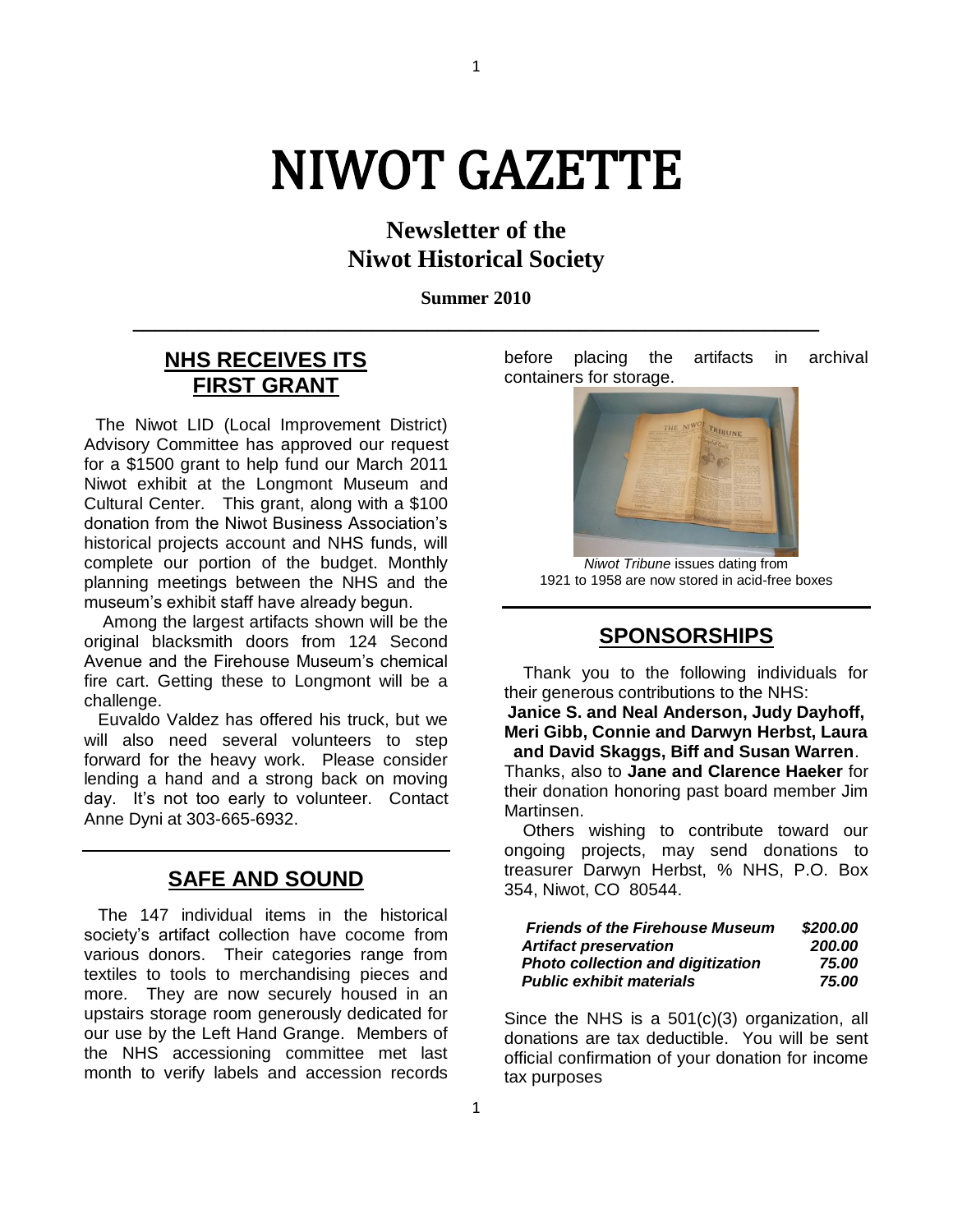#### **WEBSITE WUNDERKIND**

 After years of talking about developing our own website, we are just months away from its completion. For those who for years have searched unsuccessfully for online information about our historical society, its newsletters, projects, and historic photo collection, the wait is almost over.

 Meet the two Niwot High School students who are making it happen.



Kit Goncharov



Zach Thomas

 Both young men are members of Niwot High School's International Baccalaureate program, and their involvement with our project fulfills the "creativity" requirement of that program. Although both will graduate in 2011, IB program coordinator Julie Webster hopes to continue the school's association with our website in the coming years.

 Stay tuned for the results of this cooperative undertaking.

## **LOOKING FOR A FEW GOOD DUCKS**

 Be the first to enlist in the very first NHS Duck Brigade as we march in the September 11<sup>th</sup> Nostalgia Day parade. Make your families proud as you don your duck suit or perky duckbilled cap and help us sell "five buck ducks" for the 2010 Nostalgia Day duck race.



Would you open your doors to these ducky salesmen? Laura Skaggs and Rob Gordon are ready to sign you up..

 This event is sponsored annually by the *Left Hand Valley Courier*, which has chosen the Niwot Historical Society as this year's recipient of all funds raised. Our sincere thanks to the *Courier* for this honor.

We plan to begin sales after the  $4<sup>th</sup>$  of July and ask each of you to consider helping us sign up duck race donations at one or more of the Monday Niwot Farmers Markets or before Rhythm-on-the-Rails concerts on Thursday evenings. If this isn't your bag, we ask all members to elicit \$5 donations from friends and family between now and September.

 First prize will be a fabulous catered duck dinner for four, prepared by Niwot's own Chef Dale Lamb. Other prizes will be announced later.

 Not only is this an opportunity to raise funds for our many projects - it is a unique opportunity to let others know we're an active part of our community and worth supporting.

 Contact Laura Skaggs at 303-682-0468 for details on how to volunteer and/or to enlist duck donations at local summer events.